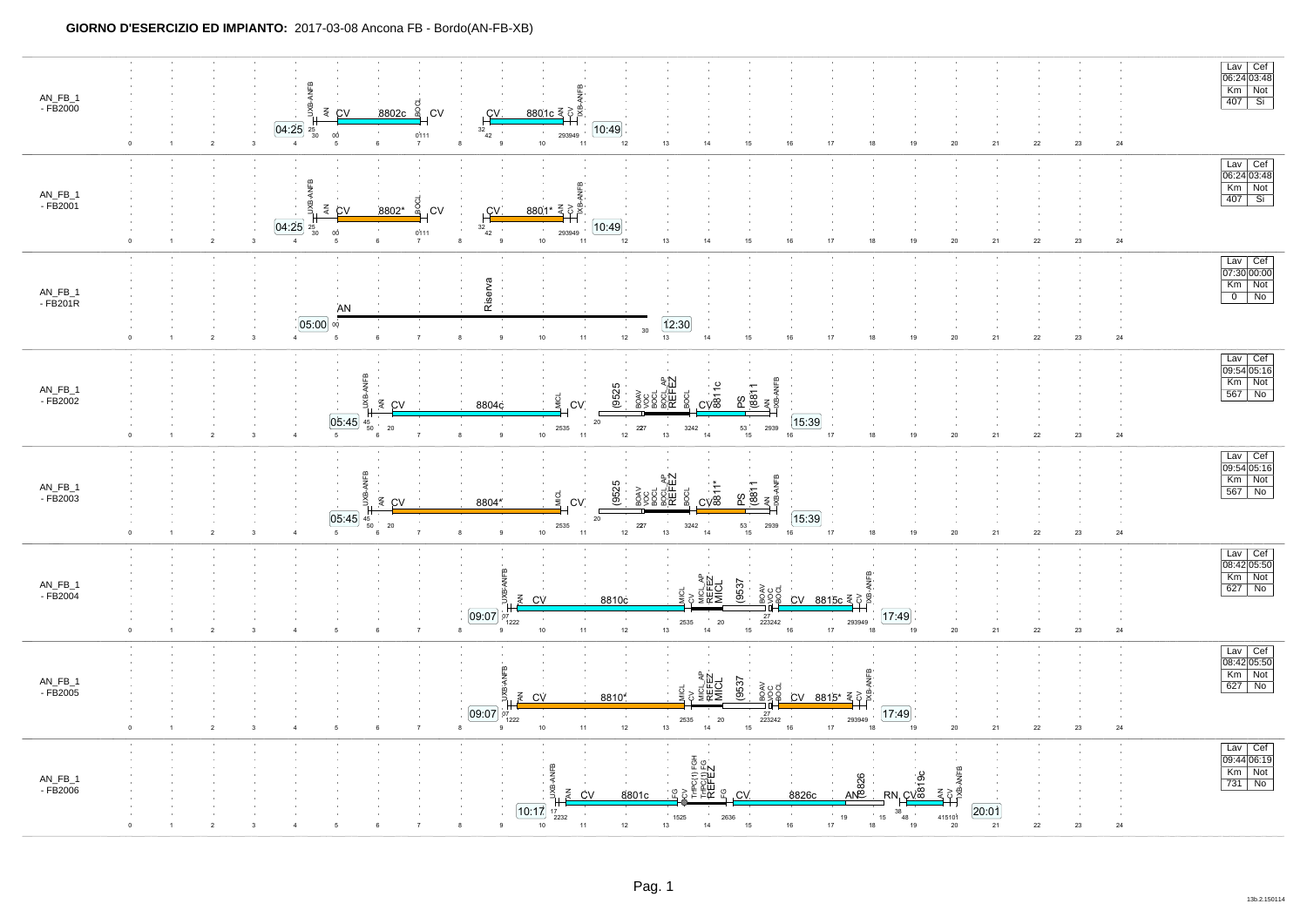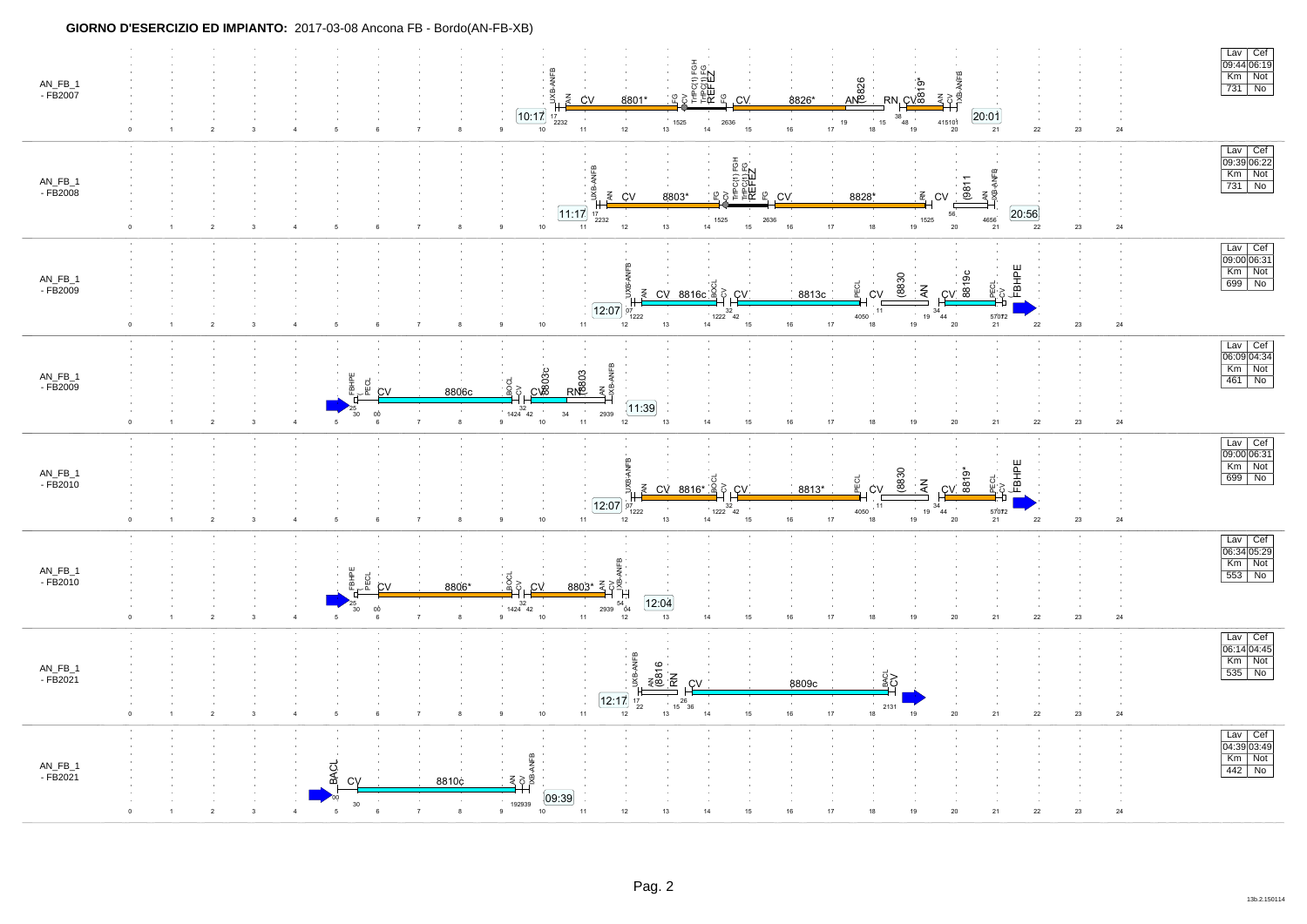| AN_FB_1<br>- FB202R |             | $\overline{2}$<br>3                       | $\overline{4}$                   | 5 | 6 |                | 8 | $10\,$<br>$11$   | Riserva<br>AN<br>19:30<br>[13:00]<br>00<br>30<br>$16\,$<br>$18\,$<br>19<br>12<br>$13\,$<br>14<br>15 <sub>15</sub><br>$17\,$<br>$20\,$<br>21<br>22<br>23<br>$24\,$                                                                                                                                                                                                                                                                                 | Lav Cef<br>06:30 00:00<br>Km Not<br>0 No   |
|---------------------|-------------|-------------------------------------------|----------------------------------|---|---|----------------|---|------------------|---------------------------------------------------------------------------------------------------------------------------------------------------------------------------------------------------------------------------------------------------------------------------------------------------------------------------------------------------------------------------------------------------------------------------------------------------|--------------------------------------------|
| AN_FB_1<br>- FB2011 | $\circ$     | $\overline{2}$<br>$\overline{\mathbf{3}}$ | $\overline{4}$                   |   |   |                |   | $11\,$<br>10     | ANFB<br>RN25<br>¥<br>UXB-<br>₹.<br>₹<br>₹ CV<br>요ㅎ PC_AP REFEZ 요 CV<br>8818c<br>8825c<br>$13:07$ $^{11}_{97}$<br>[22:51]<br>$\begin{array}{c} 4151 \\ 23 \end{array}$<br>3949<br>1222<br>46<br>1222<br>21<br>14<br>15<br>16<br>$20\,$<br>22<br>12<br>13<br>$17$<br>$18\,$<br>$19\,$<br>24                                                                                                                                                         | Lav Cef<br>09:44 05:41<br>Km Not<br>609 No |
| AN_FB_1<br>- FB2012 |             |                                           |                                  | 5 | 6 |                |   | 11<br>10         | ANFB<br>RN25<br>B.<br>łXB-<br>요ㅎ PC_AP REFEZ   요 CV<br>₹ CV<br>₹<br>8818*<br>8825*<br>[22:51]<br>$\overline{13:07}$ $\sigma$ <sub>1222</sub><br>4151<br>3949<br>1222<br>46<br>15<br>12<br>$13$<br>14<br>16<br>17<br>$18\,$<br>19<br>$20\,$<br>21<br>22<br>23<br>$24\,$                                                                                                                                                                            | Lav Cef<br>09:44 05:41<br>Km Not<br>609 No |
| AN_FB_1<br>- FB2013 | $\Omega$    | $\overline{2}$                            | $\overline{3}$<br>$\overline{4}$ | 5 | 6 |                | 8 | 11<br>$10\,$     | TriPC(1) FBHPE<br>TriPC(1) PECL<br>JXB-ANFB<br>CV<br>RN_AP<br>REFEZ<br>ANFB<br>8825<br>$\overline{8}$<br>౾ర<br>$\xi_{82}$<br>8811c<br>줖<br>PS<br><b>CV</b><br><u>i cv</u><br>8830c<br>23:01<br>13:17<br>01<br>45<br>$\sim$<br>415101<br>53<br>1525<br>55<br>4050<br>3848<br>22<br>11<br>24<br>$12 \overline{ }$<br>18<br>19<br>21<br>$16\,$<br>$20\,$<br>13<br>15<br>$17\,$<br>22<br>23<br>14                                                     | Lav Cef<br>09:44 04:42<br>Km Not<br>537 No |
| AN_FB_1<br>- FB2014 | 0           | $\overline{2}$<br>$\overline{\mathbf{3}}$ |                                  | 5 |   |                |   | 11<br>10         | TriPQ(1) FBHPE<br>TriPQ(1) PECL<br>ANFB<br><sub>CV</sub><br>RN_AP<br>REFEZ<br>$rac{1}{8811*}$<br>882<br>≩ຸ<br>≩ ≌<br>하<br>줖<br>PS<br>C <sub>V</sub><br>$\frac{CV}{1}$<br>8830*<br>$\frac{23:01}{24}$<br>13:17<br>$0,1$ <sub>11</sub><br>$^{45}$ 55<br>53<br>4050<br>1525<br>3848<br>$\begin{array}{r} 41510 \textcolor{red}{\mathfrak{f}} \\ 23 \end{array}$<br>$_{22}$<br>16<br>19<br>21<br>12<br>$13$<br>15<br>$17$<br>18<br>$20\,$<br>22<br>14 | Lav Cef<br>09:44 04:42<br>Km Not<br>537 No |
| AN_FB_1<br>- FB2017 | $\Omega$    | $\overline{2}$                            | 3<br>$\Delta$                    | 5 | 6 | $\overline{7}$ | 8 | $11\,$<br>$10\,$ | ANFB<br><b>REFEZ</b><br>$\overline{A}$<br>ANFB<br>PR829<br>jХВ.<br>$\mathbb{E} \, \delta \mathbb{E}$<br>$8829c \leq 88$<br>$\leq$ CV<br>8824c<br><b>BOCL</b><br>23:49<br>16:07<br>07<br>$42\,$<br>$\begin{array}{c} 293949 \\ 24 \end{array}$<br>0818<br>1222<br>46<br>$14\,$<br>$17\,$<br>$18\,$<br>21<br>22<br>23<br>12<br>13<br>15 <sub>15</sub><br>$20\,$<br>$16\,$<br>19                                                                     | Lav Cef<br>07:42 04:33<br>Km Not<br>498 No |
| AN_FB_1<br>- FB2018 | $\mathbf 0$ | $\overline{2}$                            | $\overline{3}$<br>$\overline{4}$ | 5 | 6 |                | 8 | $10\,$<br>11     | ANFB<br>REFEZ<br>ANFB<br>$\overline{a}$<br>PR829<br>$\mathbb{R} \geqslant \mathbb{R}$<br>lXB<br>₹<br>8824*<br>CV<br>BOCL 8829* $\xi$ $\circ$<br>23:49<br>16:07<br>$^{07}_{1222}$<br>$\sim$<br>0818<br>$42\,$<br>293949<br>46<br>14<br>$17\,$<br>22<br>12<br>13<br>15<br>16<br>18<br>19<br>$20\,$<br>21<br>23<br>24                                                                                                                                | Lav Cef<br>07:42 04:33<br>Km Not<br>498 No |
| AN_FB_1<br>- FB2015 |             | $\overline{2}$                            |                                  |   |   |                |   | 11               | ANFB<br>ğ<br>ୁ≿<br>₹ CV<br>8826c<br>17:07 07<br>1222<br>3949<br>15<br>$18\,$<br>19<br>$23\,$<br>24<br>13<br>14<br>16<br>$20\,$<br>21<br>22<br>12<br>17                                                                                                                                                                                                                                                                                            | Lav Cef<br>03:42 03:17<br><b>Km</b> Not    |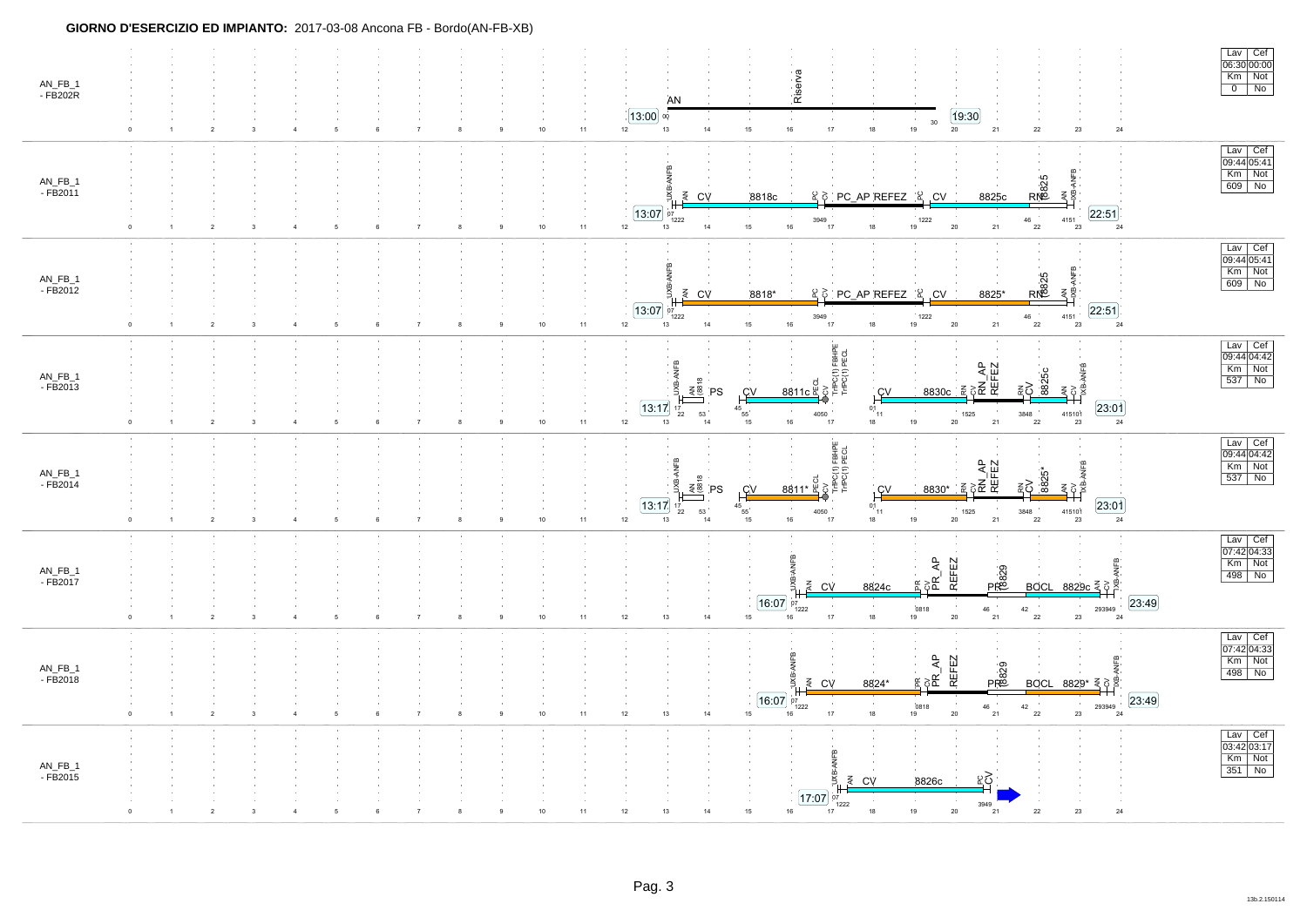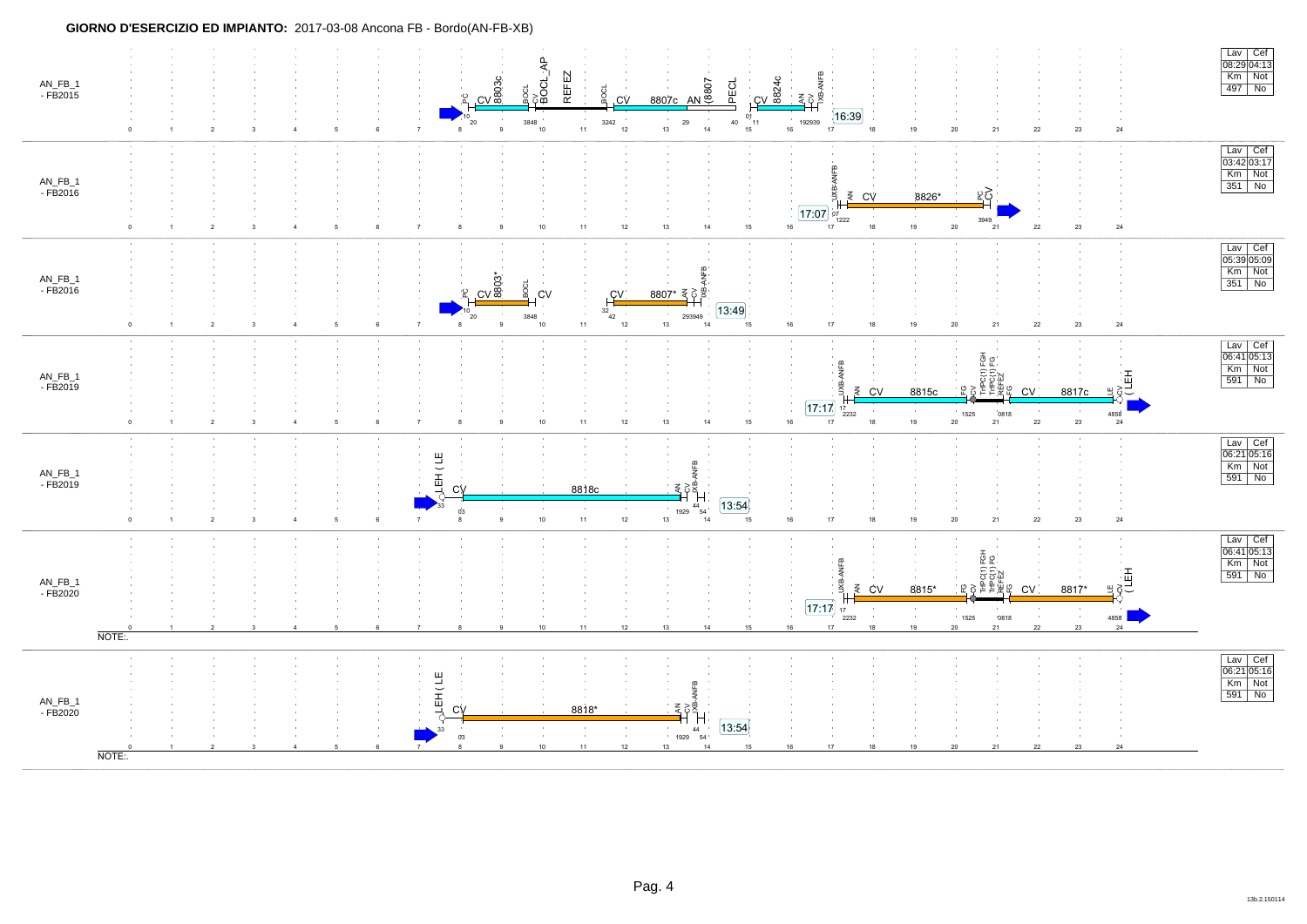#### **GIORNO D'ESERCIZIO ED IMPIANTO:** 2017-03-08 Domodossola FB - Bordo(DO-FB-XB)

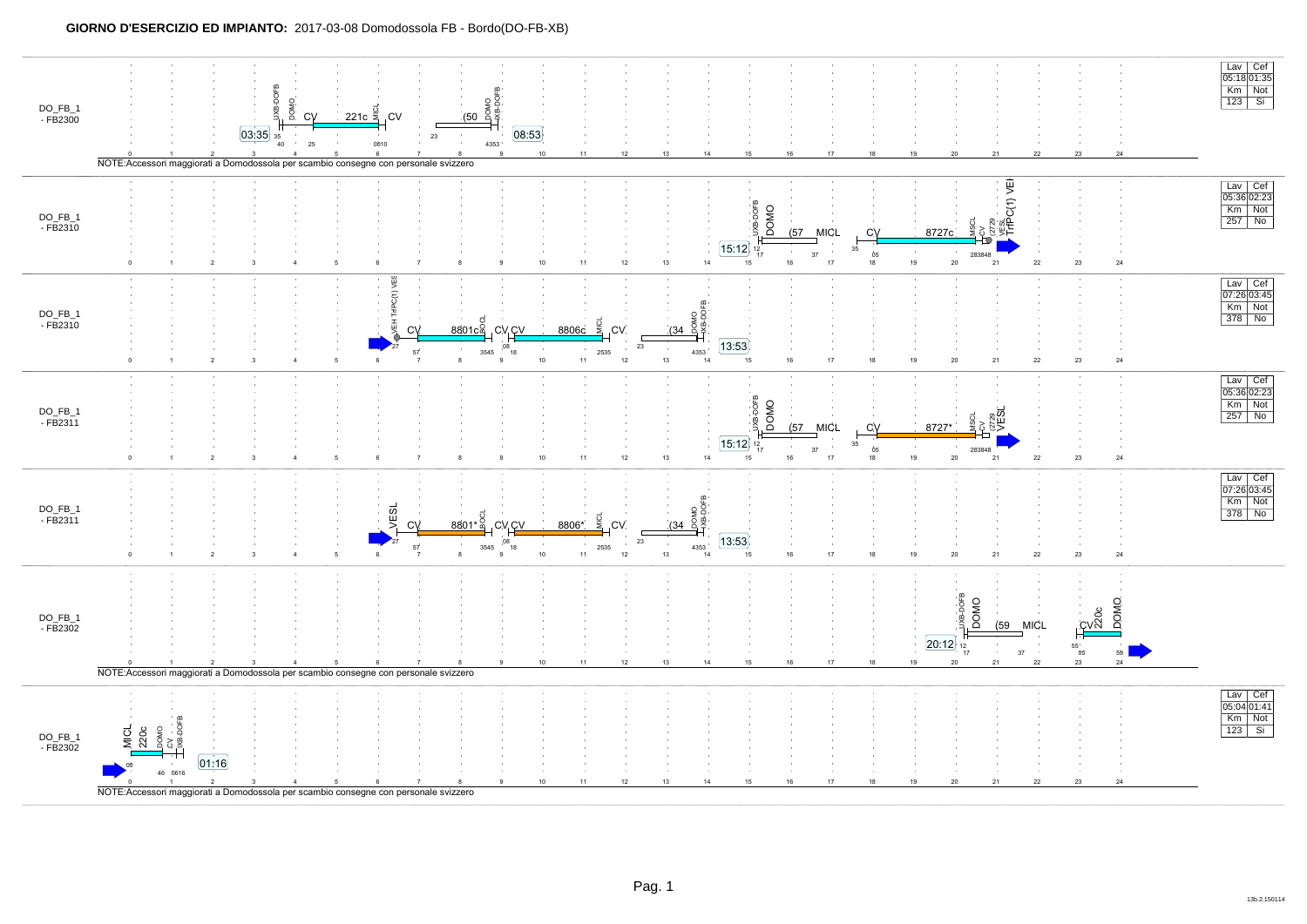| FG_FB_1<br>$-FB2101$                       | $\overline{2}$<br>$\mathbf{3}$                             | ပို့<br>CV.<br>[05:04]<br>04<br>0919<br>$\overline{4}$<br>5<br>6 | 755*<br>$\overline{7}$<br>8                         | $\mathbb{H} \stackrel{\sigma}{\curvearrowleft} \mathsf{TrfPC} \{1\}$<br>33<br>$30\quad 50$<br>$10\,$<br>$\mathsf g$ | CV<br>8824*<br>$\begin{array}{c} 03 \\ 11 \end{array}$<br>$12\,$                 | FGFB<br>혹 5 원<br>13:53<br>334353<br>13<br>14                                                                         | 16<br>17<br>15                                                                                     | 18<br>19                                                                   | 21<br>$20\,$                  | ${\bf 22}$                                               | 23<br>${\bf 24}$                | $\begin{array}{ c c } \hline \text{Lav} & \text{Cef} \\ \hline 08:49 & 05:41 \\ \hline \end{array}$<br>$Km$ Not<br>$543$ No |
|--------------------------------------------|------------------------------------------------------------|------------------------------------------------------------------|-----------------------------------------------------|---------------------------------------------------------------------------------------------------------------------|----------------------------------------------------------------------------------|----------------------------------------------------------------------------------------------------------------------|----------------------------------------------------------------------------------------------------|----------------------------------------------------------------------------|-------------------------------|----------------------------------------------------------|---------------------------------|-----------------------------------------------------------------------------------------------------------------------------|
| FG_FB_1<br>$-FB2100$                       | $\overline{2}$<br>$\overline{\mathbf{3}}$<br>$\Omega$      | IXB-FGFB<br>FG.<br>05:14<br>14<br>19<br>$\overline{4}$<br>5<br>6 | (755)<br>30<br>$\overline{7}$<br>8                  | LE<br>33<br>$\mathbf{q}$<br>$10\,$                                                                                  | CV<br>8824c<br>$\frac{03}{11}$<br>$12\,$                                         | $\begin{array}{c}\n\text{Lc} \\ \text{C} \\ \text{C} \\ \text{NBE-IGFB}\n\end{array}$<br>13:53<br>334353<br>13<br>14 | 15<br>16<br>17                                                                                     | 18<br>19                                                                   | 20                            | 21<br>22                                                 | $23\,$<br>24                    | Lav Cef<br>08:39 02:30<br>Km Not<br>271 No                                                                                  |
| FG_FB_1<br>$-F\overline{B}21\overline{0}2$ |                                                            | 5<br>$\,6\,$                                                     | GFB<br>[08:21]<br>21<br>$\overline{7}$<br>8         | riPC(1) FBHPE<br>riPC(1) PECL<br>ပ္ပ<br>CV 8814d<br>0818<br>2636<br>10 <sup>7</sup><br>$\alpha$                     | ୪<br>88<br><b>CV</b><br>$^{1}_{0,1}$ <sub>11</sub><br>1929<br>$12\,$<br>$11$     | C(1) ANH<br>C(1) AN<br>$\mathcal{C}$<br>2232<br>13<br>14                                                             | FGFB<br>오히<br>8807c<br><b>COL</b><br>152535<br>17<br>15<br>16                                      | 16:35<br>18<br>$19$                                                        | ${\bf 21}$<br>$20\,$          | $\bf 22$                                                 | $23\,$<br>$24\,$                | Lav Cef<br>08:14 05:23<br>Km Not<br>638 No                                                                                  |
| FG_FB_1<br>- FB2103                        | $\overline{1}$<br>$\overline{2}$<br>$\Omega$<br>-3         | $6\phantom{.0}$<br>5                                             | GFB<br>χg<br>[08:21]<br>2636<br>8<br>$\overline{7}$ | FBHPE<br>PECL<br>10241<br>ಕ<br>O<br>CV 8814*<br>0818<br>10                                                          | ڠ<br>$cv \overset{io}{\approx}$<br>0 <sub>1</sub><br>1929<br>ำ11<br>$12\,$<br>11 | ¥ ≸<br>ggr<br>튼 푼 줒<br>CV<br>2232<br>$13$<br>14                                                                      | FGFB<br><u>"Lo gi</u><br>8807*<br>152535<br>15<br>16                                               | 16:35<br>17<br>19<br>18                                                    | $\mathbf{21}$<br>$20\,$       | 22                                                       | $\bf{24}$<br>23                 | Lav   Cef<br>08:14 05:23<br>Km Not<br>638 No                                                                                |
| FG_FB_1<br>- FB2104                        | $\overline{2}$                                             |                                                                  |                                                     | $10$                                                                                                                | ë<br>ਨੌ<br>ပူ<br>[12:21]<br>21<br>2636<br>11<br>12                               | CV<br>$13\,$<br>14                                                                                                   | <br>  RN<br>  TriPC(1) UR-RN<br>  TriPC(1) RN<br>8822c<br>1525<br>$17\,$<br>15 <sub>15</sub><br>16 | $E^{\vee}$<br>$^{26}_{36}$<br>$18\,$<br>$19$                               | 8817c<br>$20\,$               | FG AP<br>REFEZ<br>XB-FG<br>ద<br>1525<br>5505<br>21<br>22 | [22:05]<br>23<br>$24\,$         | $\frac{Law}{09:44 07:18}$<br>Km Not<br>$824$ No                                                                             |
| FG_FB_1<br>- FB2105                        | $\overline{2}$<br>$\Omega$<br>$\mathbf{1}$<br>$\mathbf{3}$ | -5<br>6                                                          | $\overline{7}$<br>8                                 | $10\,$<br>$\mathbf{Q}$                                                                                              | m<br>똥<br>g<br>운<br>$\boxed{12.21}$<br>21<br>2636<br>11<br>$12\,$                | CV<br>8822*<br>$13\,$<br>14                                                                                          | RN<br>DCV<br>TriPC(1) UR-RN<br>TriPC(1) RN<br>О<br>1525<br>$17$<br>$15\,$<br>16                    | $\frac{CV}{1}$<br>26<br>36<br>${\bf 18}$<br>$19$                           | 8817*<br>$20\,$               | 한 모음<br>오늘 주<br>오 주 있<br>1525<br>5505<br>22<br>$21\,$    | $\boxed{22.05}$<br>23<br>$24\,$ | $\frac{Law}{09:44 07:18}$<br>Km Not<br>$824$ No                                                                             |
| FG_FB_1<br>$-$ FB2106                      | $\sqrt{2}$<br>0<br>$\mathbf{1}$<br>3                       | 5<br>6                                                           |                                                     | $10\,$                                                                                                              | $\boxed{13.03}$ $\frac{03}{0818}$<br>$11\,$<br>$12\,$                            | ್ರ<br>CV.<br><b>COL</b><br>14<br>$13$                                                                                | 뿤<br>8801c<br><b>CV</b><br>50<br>$\sim$<br>5505<br>15 <sub>15</sub><br>$17\,$<br>16                | CV 809C<br>(8326<br><b>BACL</b><br>$^{26}$ <sub>36</sub><br>10<br>18<br>19 | H,<br>42 0212<br>21<br>$20\,$ | $22\,$                                                   | $24\,$<br>$23\,$                | Lav Cef<br>06:59 03:43<br>Km Not<br>376 No                                                                                  |
| FG_FB_1<br>- FB2106                        |                                                            |                                                                  |                                                     | EXH.<br>TA CV<br>o<br>40<br>10<br>10                                                                                | 육호원<br>8822c<br>334353<br>12<br>11                                               | FGFB<br>[12:53]<br>14<br>13                                                                                          | 15<br>16<br>17                                                                                     | $18\,$<br>19                                                               | 21<br>20                      | 22                                                       | 23<br>24                        | Lav   Cef<br>$\frac{24}{03:53} 02:23$<br>Km Not<br>$227$ No                                                                 |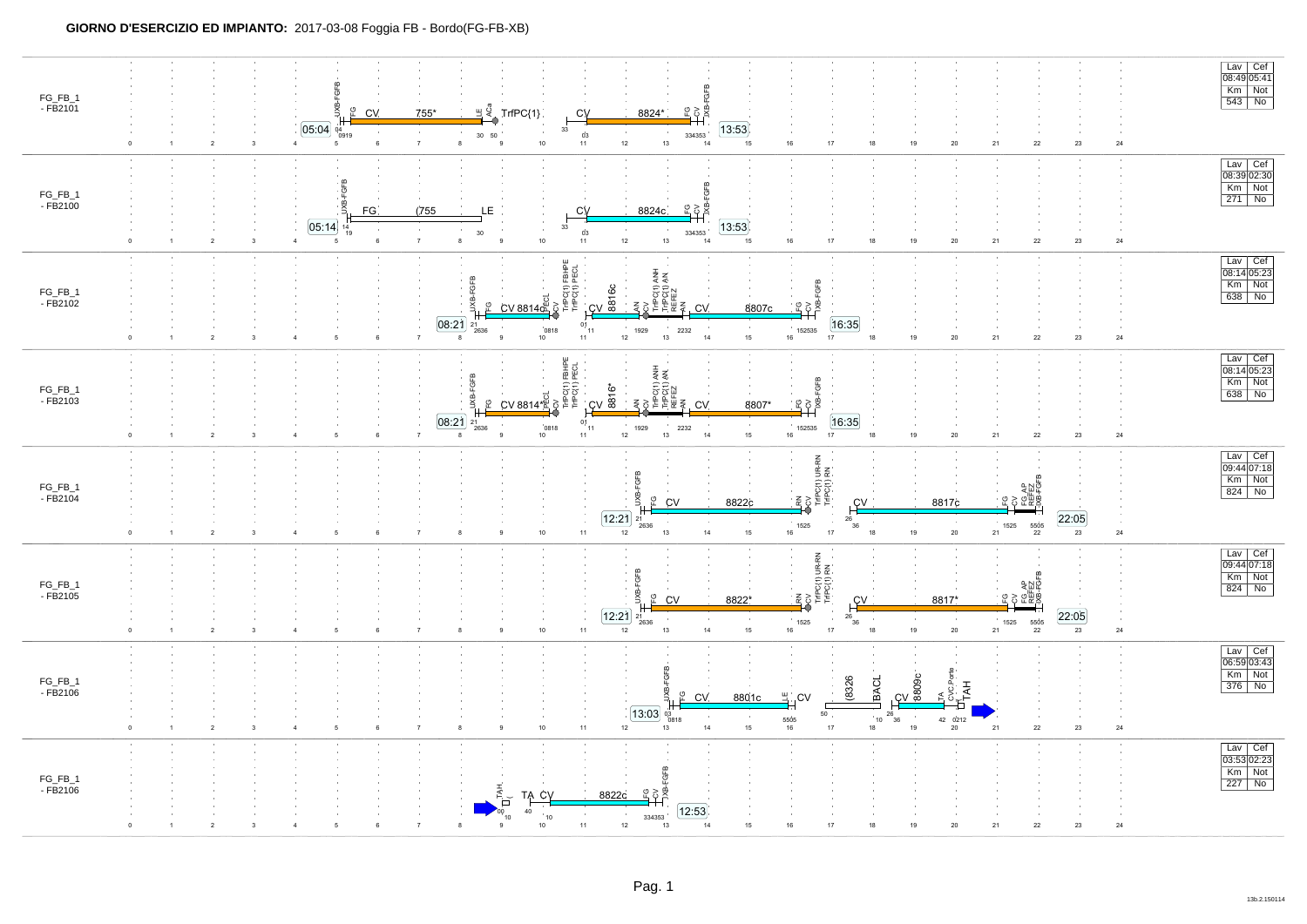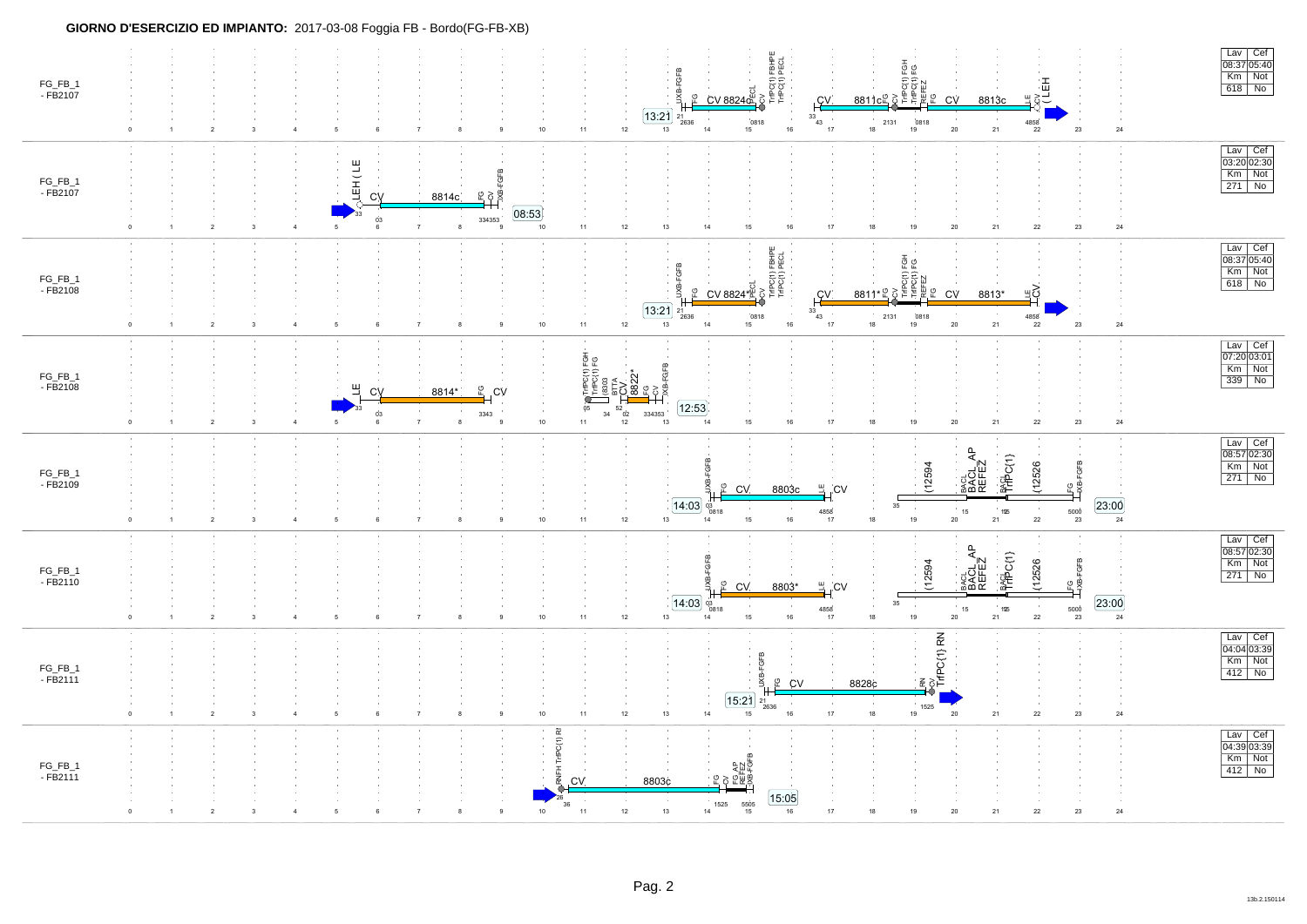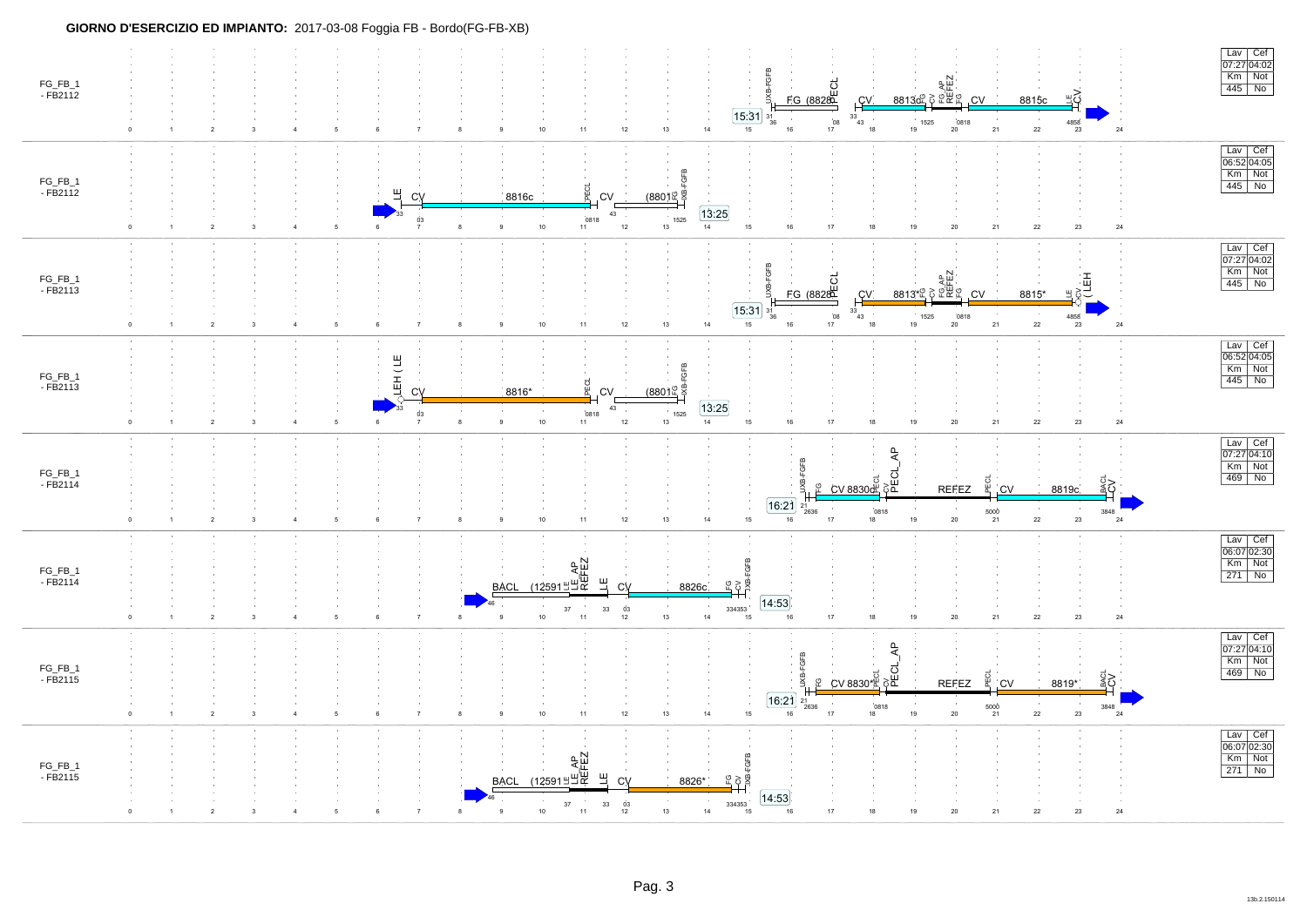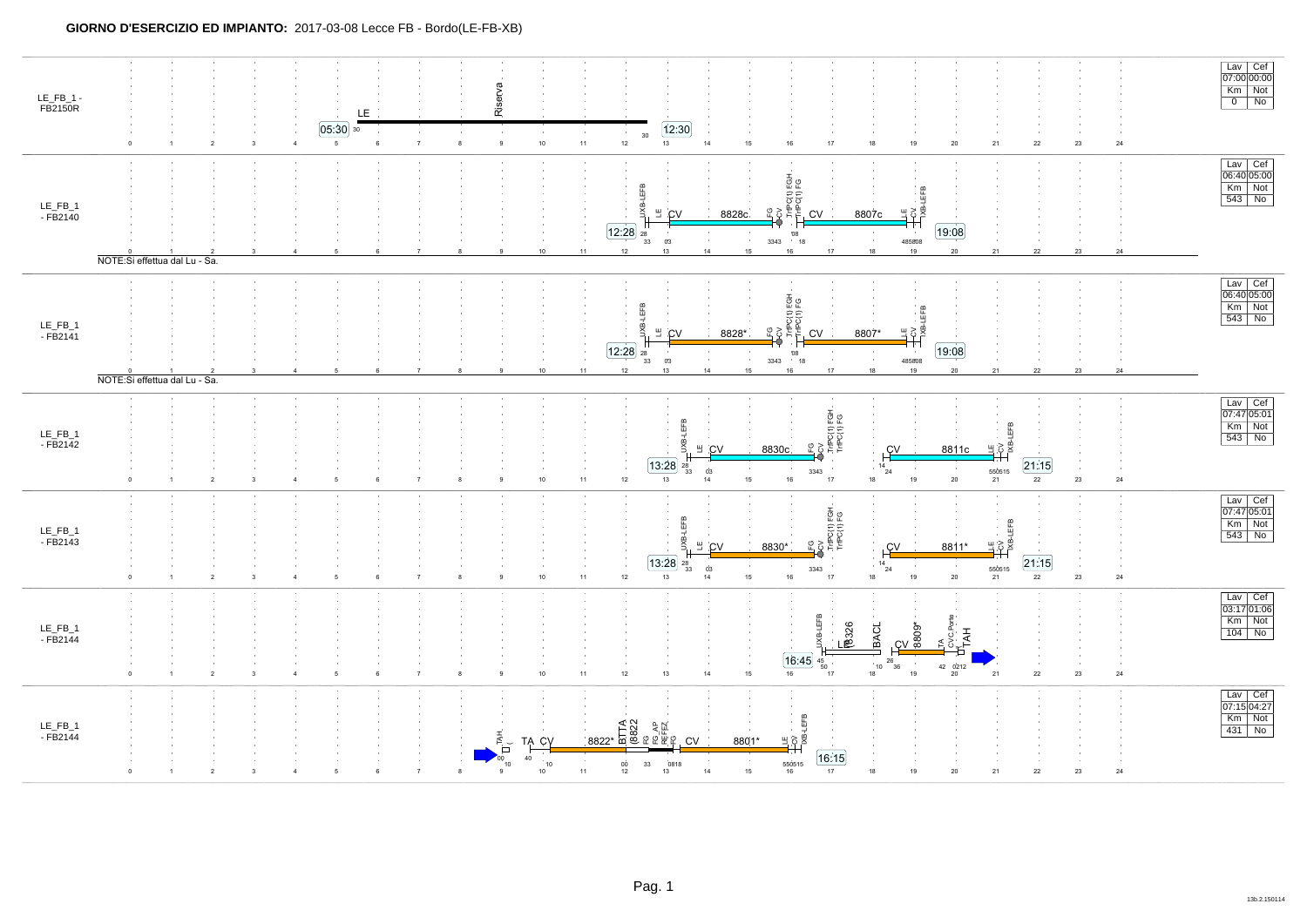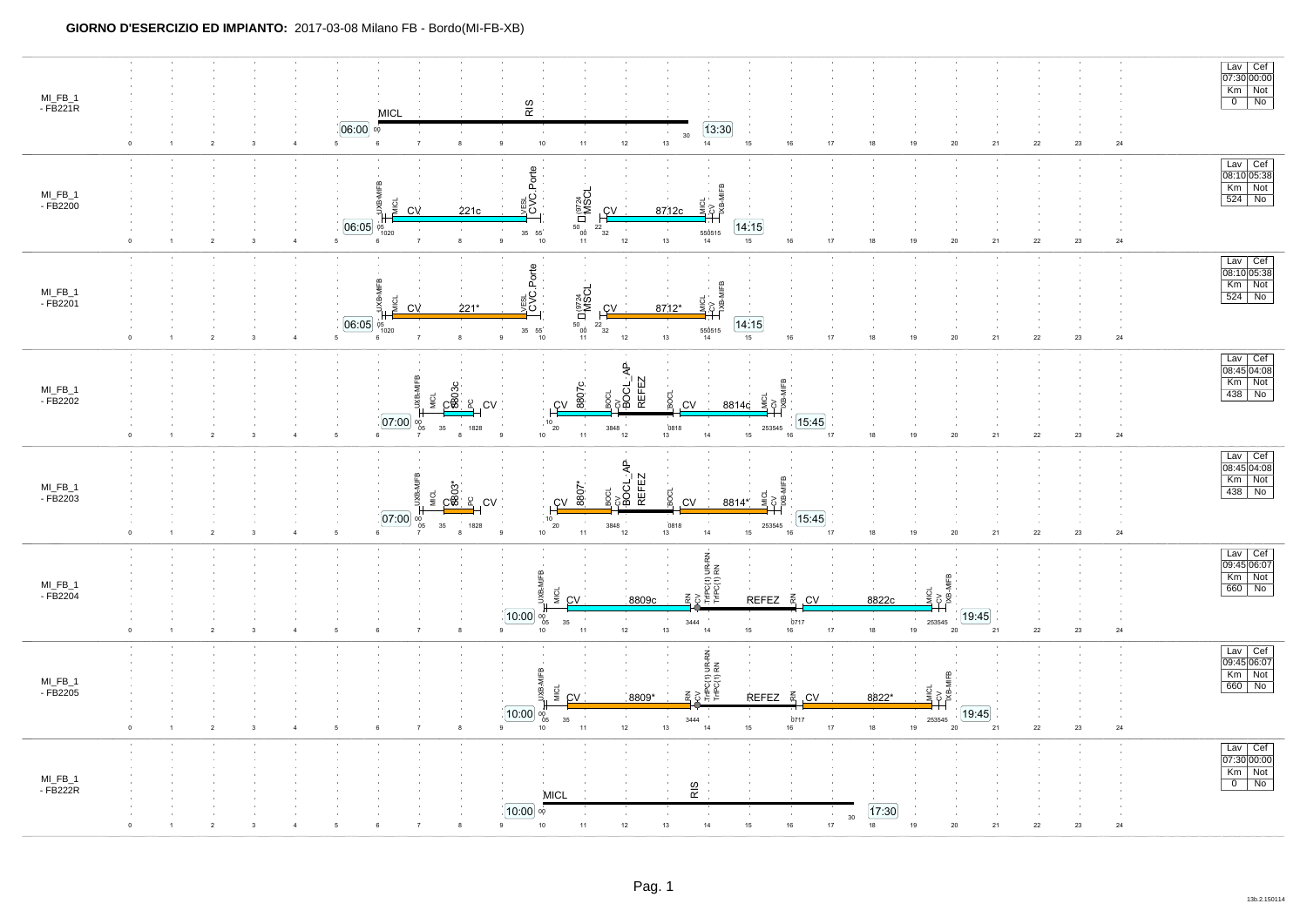| MI_FB_1<br>- FB2208    | $\boldsymbol{2}$<br>$^{\circ}$                  |                         | 5<br>6<br>$\overline{7}$           |                                                              | 12:00<br>10<br>11      | Lav Cef<br>09:45 04:16<br>Km Not<br>)<br>오 <sub>주 AP</sub><br>REFEZ<br>REFEZ<br>PC<br>8818C<br>(8818)<br>$\frac{1}{\sqrt{9}}$<br>$434$ No<br>MICL<br><u>္ဌ</u> ၃ နို့<br>BOCL<br>JХВ-<br>MICL<br>.CV<br>8813c<br>.CV<br>CV<br>21:45<br>05<br>18<br>00<br>05<br>$\sim$<br>2535<br>35<br>253545<br>35<br>3848<br>41<br>2030<br>3141<br>$18$<br>$16\,$<br>$17\,$<br>19<br>$20\degree$<br>14<br>$\mathbf{21}$<br>$\bf{22}$<br>13<br>$\bf 24$<br>12<br>15<br>23                                                                                                                                                                   |
|------------------------|-------------------------------------------------|-------------------------|------------------------------------|--------------------------------------------------------------|------------------------|------------------------------------------------------------------------------------------------------------------------------------------------------------------------------------------------------------------------------------------------------------------------------------------------------------------------------------------------------------------------------------------------------------------------------------------------------------------------------------------------------------------------------------------------------------------------------------------------------------------------------|
| MI_FB_1<br>$-FB2209$   | $\overline{2}$<br>$^{\circ}$                    | $\overline{\mathbf{3}}$ | $\,6\,$<br>$\overline{7}$<br>5     | 8                                                            | [12:00]<br>11<br>10    | Lav Cef<br>09:45 04:16<br>уlFB<br>$Km$ Not<br><sub>CX</sub><br>PCAP<br>REFEZ<br>(8818<br>8818*<br>$CV$ 825<br>$434$ No<br><u>ူ ၃ ဆီ</u><br>MICL<br>eog<br>ŰЖ<br>ဥ<br>일<br>8813*<br>CV<br>CV.<br>CV.<br>21:45<br>18<br>05<br>00<br>05<br>35<br>35<br>3848<br>41<br>2535<br>2030<br>3141<br>253545<br>17<br>13<br>14<br>$16\,$<br>18<br>19<br>20<br>21<br>$\bf{22}$<br>15<br>$23\,$<br>$\bf 24$<br>12                                                                                                                                                                                                                          |
| MI_FB_1<br>$-FB2210$   | $\mathsf 0$<br>$\overline{\mathbf{2}}$          | $\overline{\mathbf{3}}$ |                                    |                                                              | $11$<br>10             | $\begin{array}{ c c } \hline \text{Lav} & \text{Cef} \\ \hline 09:56 & 03:43 \\ \hline \end{array}$<br>FREP C(1)<br>CV<br>TOPN AP<br>REFEZ<br>Km Not<br>Цикоц<br>Дже-мгев.<br><b>HBOAV</b><br>(9536)<br><b>MICL</b><br>$371$ No<br>$8720*$ $\frac{2}{5}$<br>MICL<br>ув<br>ХЕ<br>င္တ<br>(2033)<br>CV<br>C <sub>V</sub><br>C <sup>V</sup><br>8815*<br>$00^{10}$<br>[13:00]<br>[22:56]<br>$\frac{33}{38}$<br>$^{00}_{05}$<br>$\sim 10^{-1}$<br>$40\,$<br>$35\,$<br>$5000 \atop 20$<br>$\mathbb{B}4$<br>$\bf 4656^{^{\prime}}$<br>3848<br>14<br>18<br>19<br>$22\,$<br>$15\,$<br>17<br>$\bf 24$<br>12<br>$16\,$<br>21<br>23<br>13 |
| MI_FB_1<br>- FB2211    | $\mathbf 0$<br>$\overline{2}$<br>$\overline{1}$ | 3                       | $\overline{7}$<br>6<br>- 5         |                                                              | 11<br>10               | Lav Cef<br>09:5603:43<br>IFREPC(1)<br>cy<br>TopMAP<br>REFEZ<br>$Km$ Not<br>$\frac{1}{2033}$<br><b>HBOAV</b><br>(9536<br><b>MICL</b><br>$371$ No<br>줄<br>8720c<br>MICL<br>ŠВ<br>8815c<br>.CV<br><u>cv</u><br>CV<br>13:00<br>[22:56]<br>$\frac{33}{38}$<br>$^{10}_{00}$<br>00<br>05<br>$\sim$<br>534<br>35<br>3848<br>40<br>5000<br>$\frac{4656}{23}$<br>15<br>19<br>$22\,$<br>24<br>12<br>13<br>14<br>$16\,$<br>$17\,$<br>18<br>20<br>21                                                                                                                                                                                      |
| $MI_FB_1$<br>$-FB2212$ | $\overline{2}$<br>$\Omega$                      | $\mathbf{3}$            | $\,6\,$<br>$\scriptstyle{7}$<br>-5 | $\mathbf{a}$                                                 | 10 <sup>10</sup><br>11 | Lav Cef<br>JVESL<br>VESL_AP<br>REFEZ<br>08:00 03:20<br>wiFB<br>Km Not<br><b>VESL</b><br>266 No<br>₿.<br>(8721)<br>$C$ V<br><b>MICL</b><br>220c<br>$15:00$ $\frac{1}{05}$<br>23:00<br>$\begin{array}{c} 405000 \\ 23 \end{array}$<br>$\begin{array}{c} 50 \\ 19 \end{array}$<br>$40\,$<br>20<br>17<br>18<br>$20\,$<br>21<br>12<br>13<br>14<br>$16\,$<br>22<br>24<br>15                                                                                                                                                                                                                                                        |
| MI_FB_1<br>$-FB2213$   | $\mathbf 0$<br>$\sqrt{2}$                       | 3                       | $\overline{7}$                     | 8                                                            | 11<br>10               | Lav Cef<br>08:00 03:20<br>₽,<br>MIFB<br>REFEZ<br>$Km$ Not<br>vesu.<br>VESL.<br><b>VESL</b><br>$266$ No<br>ŠР.<br><b>SEC</b><br>정화<br><b>MICL</b><br>(8721)<br>CV<br>220*<br>[23:00]<br>$15:00$ $^{00}_{05}$<br>50<br>405000<br>40<br>20<br>24<br>$17\,$<br>$18\,$<br>$20\,$<br>21<br>$12 \overline{ }$<br>$13$<br>14<br>15<br>$16\,$<br>19<br>${\bf 22}$<br>23                                                                                                                                                                                                                                                               |
| MI_FB_1<br>$-FB2220$   | $\overline{2}$<br>$\mathbf 0$                   | $\overline{\mathbf{3}}$ | $\overline{7}$<br>5<br>6           |                                                              | 11<br>10               | $\begin{array}{ c c } \hline \text{Lav} & \text{Cef} \\ \hline 06:24 & 04:08 \\ \hline \end{array}$<br>RN<br>DCV<br>TriPC(1) UR-RN<br>TriPC(1) RN<br>$\omega$<br>Km Not<br><u>င်္ဂလ္တွ</u><br>$441$ No<br><b>MICL</b><br>얮<br>8819c<br>CV<br>15:00<br>07<br>$^{00}_{05}$<br>35<br>4656<br>17<br>1424<br>$20\,$<br>$12\,$<br>13<br>$14\,$<br>$17\,$<br>18<br>19<br>21<br>$22\,$<br>$23\,$<br>$\bf 24$<br>15<br>16                                                                                                                                                                                                             |
| MI_FB_1<br>- FB2220    | $\mathfrak{p}$                                  |                         |                                    | $rac{1}{\sqrt{2}}$<br>8802c<br><b>CV</b><br>102030<br>8<br>9 | [09:30]<br>10<br>11    | Lav Cef<br>02:35 02:05<br>Km Not<br>$219$ No<br>$12\,$<br>$15\,$<br>$16\,$<br>17<br>21<br>$\bf 24$<br>13<br>14<br>18<br>19<br>20<br>$22\,$<br>$23\,$                                                                                                                                                                                                                                                                                                                                                                                                                                                                         |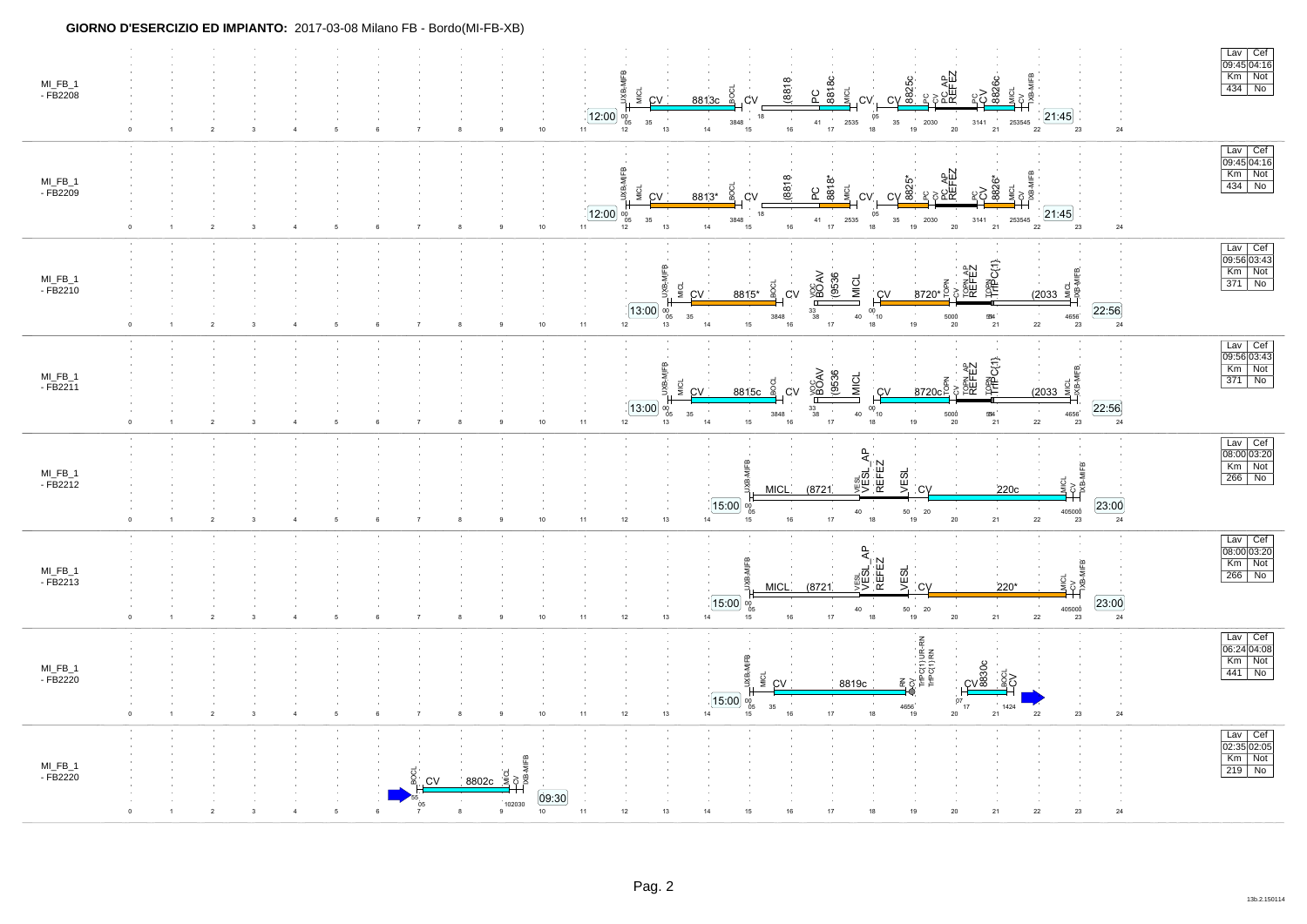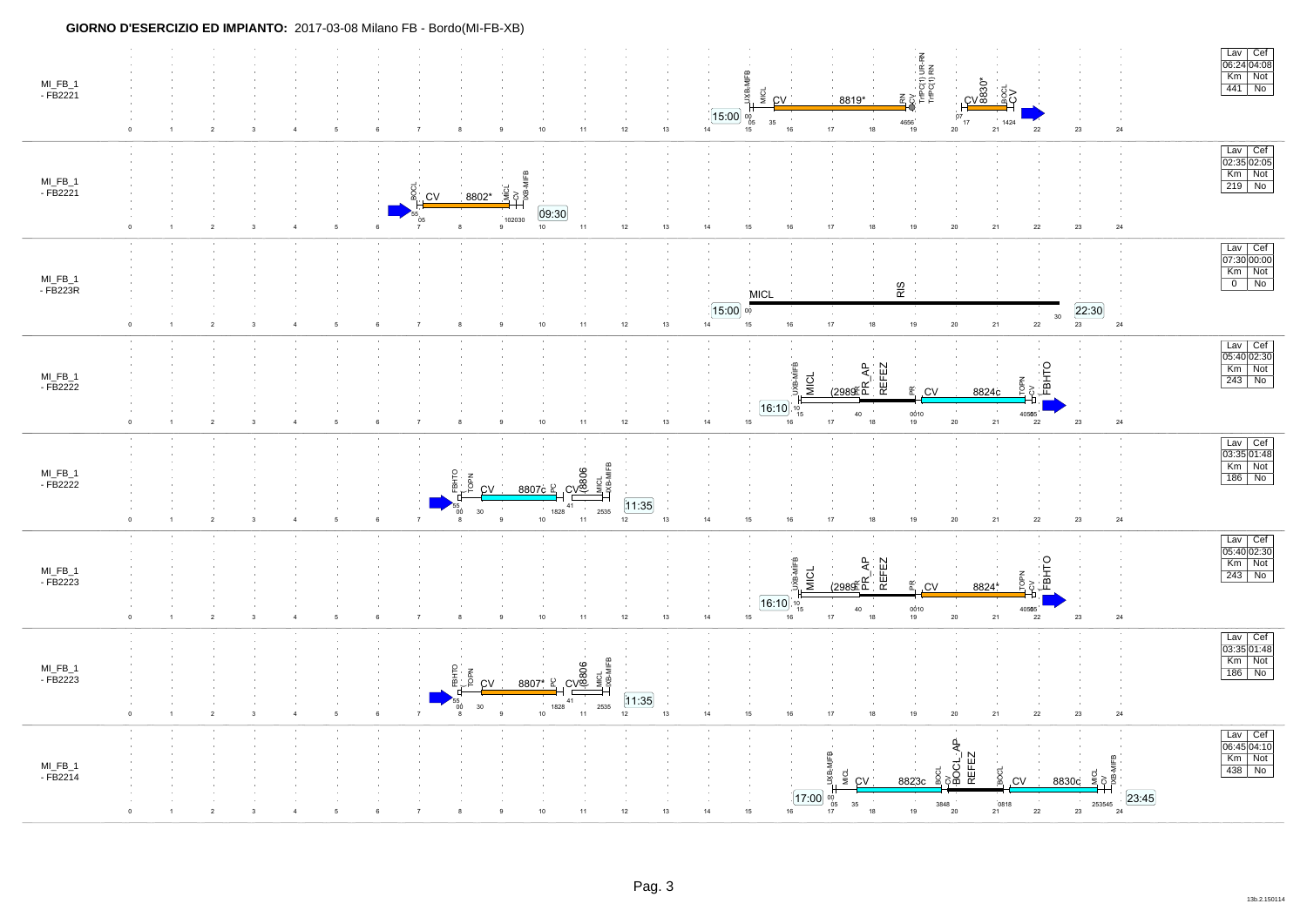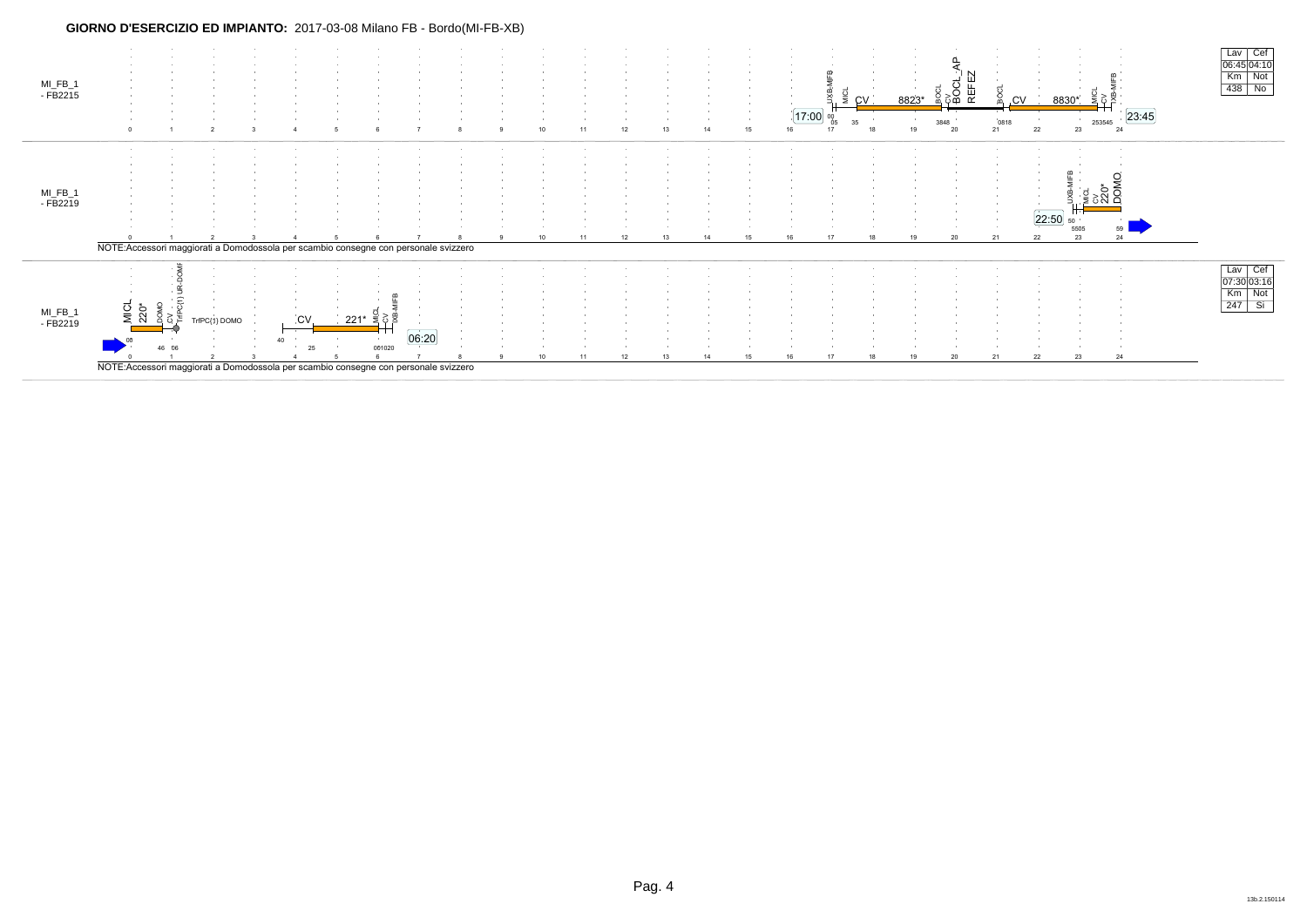|                     |                                                                  |                                                                          |                                                    |                                              |                                                                         |                                                     |                                                                         |                                    | $\begin{tabular}{ c c } \hline & Lav & Cef \\ \hline 07:40 & 00:00 \\ \hline Km & Not \\ \hline 0 & No \\ \hline \end{tabular}$ |
|---------------------|------------------------------------------------------------------|--------------------------------------------------------------------------|----------------------------------------------------|----------------------------------------------|-------------------------------------------------------------------------|-----------------------------------------------------|-------------------------------------------------------------------------|------------------------------------|---------------------------------------------------------------------------------------------------------------------------------|
| VE_FB_1<br>- FB251R |                                                                  | <b>VESL</b>                                                              |                                                    | RIS                                          |                                                                         |                                                     |                                                                         |                                    |                                                                                                                                 |
|                     | $\overline{2}$<br>$\overline{1}$<br>3                            | $[06:20]$ 20<br>$5\overline{5}$<br>6<br>$\overline{7}$<br>$\overline{4}$ | $\mathsf g$<br>8                                   | $10\,$<br>$12\,$<br>$11\,$                   | (14:00)<br>$\frac{00}{14}$<br>$13\,$<br>15                              | $16\,$<br>17<br>$18\,$                              | 21<br>$20\,$<br>19                                                      | 22<br>23<br>$\bf 24$               |                                                                                                                                 |
|                     |                                                                  |                                                                          |                                                    |                                              |                                                                         |                                                     |                                                                         |                                    | Lav Cef<br>08:13 02:03<br>Km Not<br>219 No                                                                                      |
| VE_FB_1<br>- FB2500 |                                                                  |                                                                          | <b>JXB-VEFB</b><br><b>VESL</b>                     | <b>I</b><br><b>I</b><br>(9714)<br>CV         | 일종 중<br>8811c 8<br><b>BOCL</b>                                          | <b>LVESL</b><br>HXB-V<br>(2236)                     |                                                                         |                                    |                                                                                                                                 |
|                     | $\overline{2}$                                                   | $\sqrt{5}$<br>$\,6\,$                                                    | 08:15<br>$^{15}_{20}$<br>8                         | 05<br>35<br>45<br>$10\,$<br>$11\,$<br>$12\,$ | $\sim$<br>$27\,$<br>3848<br>15<br>13<br>14                              | 16:28<br>1828<br>$16\,$<br>17<br>$18\,$             | 19<br>$20\,$<br>21                                                      | $\bf 22$<br>$23\,$<br>24           |                                                                                                                                 |
|                     |                                                                  |                                                                          |                                                    |                                              |                                                                         |                                                     |                                                                         |                                    |                                                                                                                                 |
| VE_FB_1<br>- FB2501 |                                                                  |                                                                          | JXB-VEFB<br><b>VESL</b>                            | <b>MICL</b><br>(9714)<br>CV                  | <b>SOCI</b><br>정 중<br>8811*<br><b>BOCL</b>                              | iga<br>≌<br>(2236)                                  |                                                                         |                                    | Lav Cef<br>08:13 02:03<br>Km Not<br>219 No                                                                                      |
|                     | $\Omega$<br>$\overline{2}$                                       | 5<br>6                                                                   | [08:15]<br>$20 -$                                  | 05<br>$35\,$<br>45<br>$10$<br>$12\,$<br>11   | 27<br>3848<br>$13\,$<br>15<br>14                                        | [16:28]<br>1828<br>17<br>16<br>$18\,$               | 19<br>$20\,$<br>21                                                      | 24<br>22<br>$23\,$                 |                                                                                                                                 |
|                     |                                                                  |                                                                          |                                                    |                                              |                                                                         |                                                     |                                                                         |                                    |                                                                                                                                 |
| VE_FB_1<br>- FB2506 |                                                                  |                                                                          | JXB-VEFB                                           | <b>TOPN<br/>TOPNAP<br/>REFEZ<br/>TOPN</b>    |                                                                         | LCV<br>TXB-VEFB<br>ESL                              |                                                                         |                                    | Lav Cef<br>09:45 04:30<br>Km Not<br>418 No                                                                                      |
|                     | $\overline{1}$<br>$\overline{2}$                                 | 5<br>6                                                                   | VESL<br>[08:15]<br>15<br>20<br>$\overline{9}$<br>8 | (9714)<br>$\frac{55}{12}$<br>$10$<br>11      | <b>CV</b><br>40<br>10<br>13<br>14<br>15                                 | 8721c<br>$\cdot$<br>405000<br>$16\,$<br>17<br>18    | [18:00]<br>19<br>$20\,$<br>21                                           | $22\,$<br>$23\,$<br>24             |                                                                                                                                 |
|                     |                                                                  |                                                                          |                                                    |                                              |                                                                         |                                                     |                                                                         |                                    | Lav Cef<br>09:45 04:30<br>Km Not                                                                                                |
| VE_FB_1<br>- FB2507 |                                                                  |                                                                          | JXB-VEFB                                           | JTOPN<br>TOPNAP<br>REFEZ<br>JTOPN            |                                                                         | CV<br>VB-VEFB<br>∕ESL                               |                                                                         |                                    | $418$ No                                                                                                                        |
|                     |                                                                  | $\overline{7}$                                                           | <b>VESL</b><br>[08:15]<br>15<br>20<br>$\mathsf g$  | (9714)<br>$\frac{55}{12}$<br>$10$<br>$11\,$  | CV<br>40<br>$\begin{array}{c} 10 \\ 13 \end{array}$<br>$14\,$<br>$15\,$ | 8721*<br>405000<br>$16\,$<br>17                     | 18:00<br>$20\,$                                                         | 24                                 |                                                                                                                                 |
|                     | $\overline{2}$                                                   | 6<br>5                                                                   | 8                                                  |                                              |                                                                         | 18                                                  | 21<br>19                                                                | 22<br>$23\,$                       |                                                                                                                                 |
| VE_FB_1<br>- FB252R |                                                                  |                                                                          |                                                    |                                              |                                                                         | RIS                                                 |                                                                         |                                    | $\begin{tabular}{ c c } \hline & Lav & Cef \\ \hline 08:00&00:00 \\ \hline Km & Not \\ \hline 0 & No \\ \hline \end{tabular}$   |
|                     |                                                                  |                                                                          |                                                    | [13:00]                                      | VESL<br>00                                                              |                                                     | $\mathop{0\mathrm{\dot{0}}}\limits_{21}$                                | [21:00]                            |                                                                                                                                 |
|                     | $\overline{2}$<br>$\Omega$<br>$\mathbf{1}$<br>-3                 | $\overline{7}$<br>5<br>6                                                 | 9<br>8                                             | $11\,$<br>12<br>$10\,$                       | 15<br>13<br>14                                                          | 17<br>$16\,$<br>18                                  | $20\,$<br>19                                                            | 22<br>$23\,$<br>24                 |                                                                                                                                 |
| $VE_FB_1$           |                                                                  |                                                                          |                                                    |                                              | /EFB                                                                    | THPO(1) UR-RN<br>THPO(1) RN<br>REFEZ                |                                                                         | <b>JEFB</b>                        | Lav Cef<br>07:58 05:20<br>Km Not<br>541 No                                                                                      |
| - FB2502            |                                                                  |                                                                          |                                                    |                                              | VESL<br>ğ<br><b>CV</b><br>14:22<br>$^{22}_{27}$<br>57                   | 줎<br>8817c<br>$\sim$<br>3444                        | Ř<br><b>CV</b><br>8828c<br>$\sim 10$<br>$\sim$ 1 $\sim$<br>0717         | 얮<br>[22:20]<br>001020             |                                                                                                                                 |
|                     | $\mathsf{O}\xspace$<br>$\overline{2}$<br>$\overline{\mathbf{3}}$ | $\,$ 5<br>$\overline{7}$<br>6                                            | 9                                                  | $12\,$<br>11<br>10                           | 13<br>14<br>15                                                          | $16\,$<br>$17$<br>18                                | $20\,$<br>19<br>21                                                      | 23<br>24<br>22                     |                                                                                                                                 |
| VE_FB_1<br>- FB2503 |                                                                  |                                                                          |                                                    |                                              | ÆЕ                                                                      | Lan<br>PCV<br>⊥rnPC(1) UR-RN<br>TrPC(1) RN<br>REFEZ |                                                                         | VEFB                               | Lav Cef<br>07:58 05:20<br>Km Not<br>541 No                                                                                      |
|                     |                                                                  |                                                                          |                                                    |                                              | yESL<br>jу.<br><b>CV</b><br>$\sqrt{14.22}$ $^{22}_{27}$<br>57           | 8817*<br>3444                                       | 蚤<br>.CV<br>8828*                                                       | [22:20]                            |                                                                                                                                 |
|                     | $\overline{2}$                                                   |                                                                          |                                                    | $12\,$<br>11                                 | 13<br>14<br>15                                                          | $16\,$<br>17<br>18                                  | $\begin{array}{c} { \backslash} 0717 \\ 19 \end{array}$<br>$20\,$<br>21 | $\frac{0}{22}^{01020}$<br>23<br>24 |                                                                                                                                 |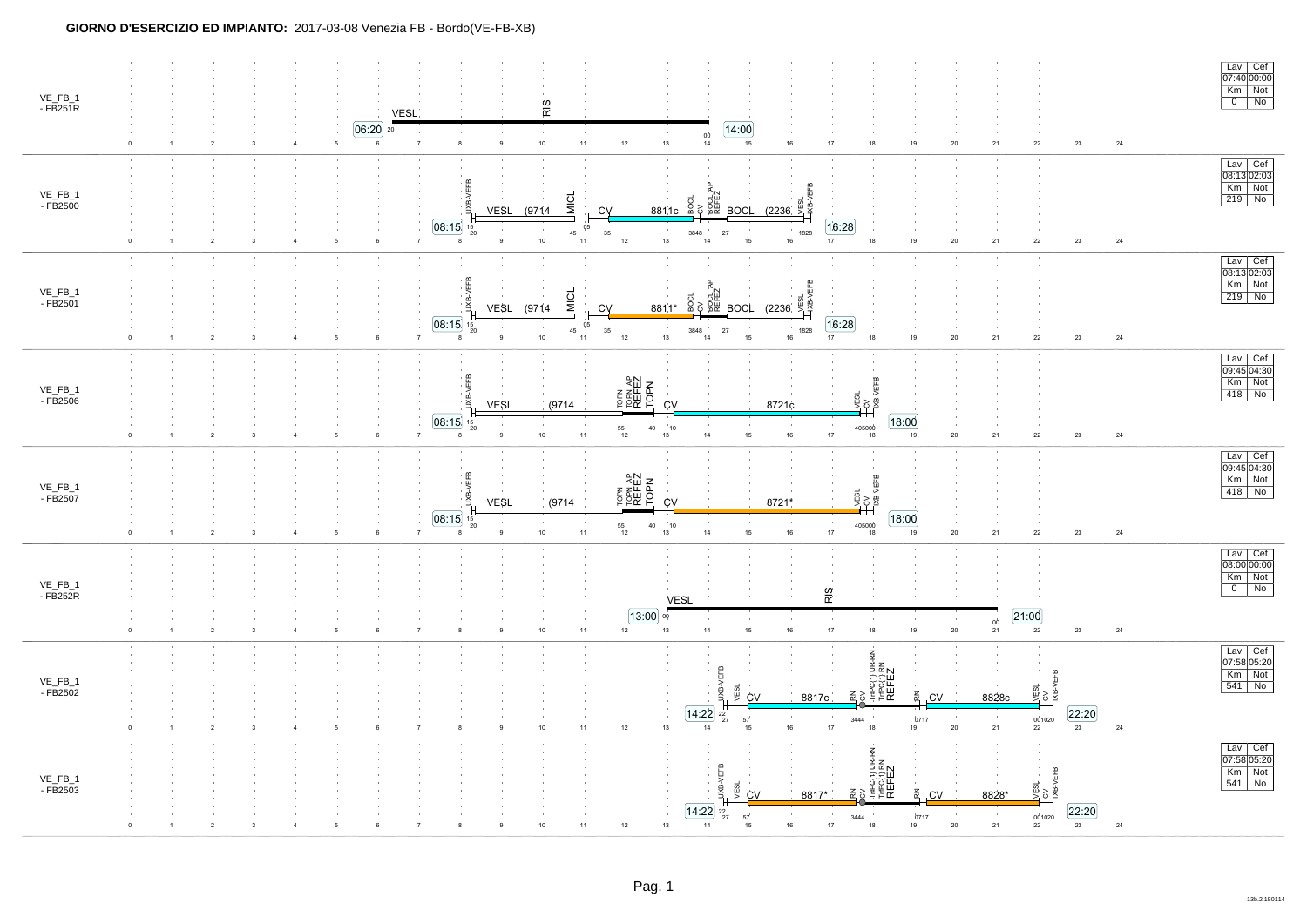| VE_FB_1<br>- FB2504      | JXB-VEFB<br>호<br>제 <u>이 유명</u><br>REFEZ<br><b>MICL</b><br>y<br>Si<br>CV<br>$rac{6}{100}$<br>BOCI<br>8720c<br>8829c<br>.CV<br><b>CV</b><br>23:45<br>14:45<br>10<br>45<br>$\begin{array}{c} 05 \\ 19 \end{array}$<br>$3545$ $24$<br>${\bf 20}$<br>5505<br>18<br>3848<br>35<br>$\frac{10}{50}$ 15<br>13<br>$16\,$<br>17<br>20<br>21<br>$23\,$<br>10<br>$12\,$<br>14<br>22<br>11<br>$\overline{2}$<br>$\overline{\mathbf{3}}$<br>6<br>8<br>$\Delta$<br>5<br>$\overline{7}$<br>-9                                                                                                                                                                                             | Lav Cef<br>$\frac{200}{09:00}$ 04:38<br>Km Not<br>$485$ No                                                              |
|--------------------------|--------------------------------------------------------------------------------------------------------------------------------------------------------------------------------------------------------------------------------------------------------------------------------------------------------------------------------------------------------------------------------------------------------------------------------------------------------------------------------------------------------------------------------------------------------------------------------------------------------------------------------------------------------------------------|-------------------------------------------------------------------------------------------------------------------------|
| VE_FB_1<br>- FB2505      | JXB-VEFB<br>cv<br>MICL AP<br>REFEZ<br><b>VEFB</b><br>MICL<br>VESL<br>$\frac{d}{2}$<br>(8464)<br>CV<br>8720*<br><b>CV</b><br>8829*<br>.CV<br>23:45<br> 14:45 <br>10 <sub>1</sub><br>$\frac{45}{50}$<br>$\sim$<br>$\sim$ 10 $\,$<br>$\begin{array}{c} 05 \\ 19 \end{array}$<br>3848<br>3545<br>$20\,$<br>5505<br>35<br>$20\,$<br>23<br>10 <sub>1</sub><br>11<br>12<br>13<br>14<br>15<br>16<br>17<br>18<br>21<br>22<br>24<br>$\overline{2}$<br>$\overline{\mathbf{3}}$<br>$\overline{4}$<br>$\,6\,$<br>$\overline{7}$<br>8<br>9<br>5                                                                                                                                        | $\begin{array}{ c c } \hline \text{Lav} & \text{Cef} \\ \hline 09:00 & 04:38 \\ \hline \end{array}$<br>Km Not<br>485 No |
| $VE_FB_1$<br>$-FB2510$   | <b>JEFB</b><br>FBHPE<br>$\begin{array}{c}\n\text{1.3}\n\text{1.4}\n\text{1.5}\n\text{1.4}\n\text{1.5}\n\text{1.4}\n\text{1.5}\n\text{1.4}\n\text{1.5}\n\text{1.6}\n\text{1.6}\n\text{1.7}\n\text{1.7}\n\text{1.7}\n\text{1.7}\n\text{1.7}\n\text{1.7}\n\text{1.7}\n\text{1.7}\n\text{1.7}\n\text{1.7}\n\text{1.7}\n\text{1.7}\n\text{1.7}\n\text{1.7}\n\text{1.7}\n\text{1$<br>VESL<br>PECL<br>CV<br>8823c<br>CV<br>$17:20$ $20$ $25$<br>$\sim 10^{-1}$<br>$50\,$<br>3242<br>58083<br>23<br>21<br>$15$<br>$16\,$<br>17<br>19<br>20<br>22<br>24<br>$10\,$<br>11<br>$12\,$<br>14<br>18<br>13<br>$\overline{2}$<br>$\overline{\mathbf{3}}$<br>5<br>8<br>9<br>$\overline{4}$ | $\frac{Law}{05:48 03:16}$<br>Km Not<br>$349$ No                                                                         |
| VE_FB_1<br>- FB2510      | <b>CV<br/>TXB-VEFB</b><br>CV<br>BOCL_AP<br>BOCL<br>BOCL<br><b>HHE</b><br>iocl<br>ದ<br>8814c<br><b>CV</b><br><b>CV</b><br>16:20<br>1424<br>0616<br>001020<br>$\frac{0}{10}$ 111<br>11<br>12<br>13<br>14<br>15<br>16<br>17<br>19<br>$20\degree$<br>21<br>22<br>$23\,$<br>24<br>$\overline{2}$<br>$\mathbf{8}$<br>$\overline{9}$<br>$\overline{\mathbf{3}}$<br>5<br>$\overline{7}$<br>18<br>$\overline{4}$                                                                                                                                                                                                                                                                  | Lav Cef<br>06:19 04:47<br>$Km$ Not<br>$509$ No                                                                          |
| $VE\_FB\_1$<br>$-FB2511$ | <b>JEFB</b><br>4개<br>5 <sub>전</sub> 행<br>845 원 (845)<br>845 원 (845)<br><b>PECL</b><br>CV<br>FBHPE<br>VESL<br>햦<br>.CV<br>8823*<br>$17:20$ $20$ $25$<br>$50\,$<br>3242<br>58083<br>$21\,$<br>$16\,$<br>$19$<br>$20\,$<br>$\mathbf{24}$<br>10 <sub>1</sub><br>$11$<br>$12\,$<br>14<br>15<br>17<br>18<br>22<br>$23\,$<br>$\overline{2}$<br>9<br>13<br>$\overline{\mathbf{3}}$<br>6<br>$\overline{7}$                                                                                                                                                                                                                                                                        | Lav Cef<br>05:48 03:16<br>Km Not<br>349 No                                                                              |
| VE_FB_1<br>$-FB2511$     | <b>POLAP</b><br>BOLLAP<br>BOCL<br>BOCL<br>FBHPE<br>g<br>g<br>8814*<br>CV.<br><b>CV</b><br>[16:20]<br>$\frac{0616}{14}$<br>001020<br>16<br>1424<br>0111<br>$12\,$<br>$11$<br>13<br>15<br>17<br>18<br>$19$<br>$20\,$<br>21<br>${\bf 22}$<br>$23\,$<br>$\bf 24$<br>$\mathbf{q}$<br>$\overline{2}$<br>5<br>8<br>10<br>3<br>$\overline{4}$<br>$\overline{7}$                                                                                                                                                                                                                                                                                                                  | Lav Cef<br>$\overline{06:19}$ 04:47<br>Km Not<br>$509$ No                                                               |
| VE_FB_1<br>- FB2515      | PCV<br>TriPC(1) IX-MICL<br>EFB.<br>Taxi<br>MISRH<br>VESL<br>렇<br>Š<br>220*<br>CV<br>18:45<br>45<br>50<br>405000<br>$20\,$<br>10<br>$16\,$<br>$17$<br>$18\,$<br>$20\,$<br>21<br>${\bf 22}$<br>$\bf 24$<br>$\overline{2}$<br>$\overline{\mathbf{3}}$<br>$\overline{4}$<br>5<br>$\,6\,$<br>8<br>9<br>11<br>$12\,$<br>13<br>14<br>15<br>19<br>23                                                                                                                                                                                                                                                                                                                             | Lav Cef<br>04:15 03:20<br>Km Not<br>$266$ No                                                                            |
| VE_FB_1<br>- FB2515      | $\begin{array}{c}\n\hline\n\text{yes.} \\ \hline\n\text{two.} \\ \hline\n\text{two.} \\ \hline\n\end{array}$<br>Taxi<br>MICL<br>CV<br>$221*$<br>[09:55]<br>354555<br>1020<br>19<br>$\mathbf{24}$<br>8<br>10<br>12<br>14<br>20<br>21<br>22<br>$\bf 23$<br>5<br>9<br>11<br>13<br>15<br>16<br>$\mathbf{3}$                                                                                                                                                                                                                                                                                                                                                                  | Lav Cef<br>$\frac{20}{03:55}{03:15}$<br>Km Not<br>$266$ No                                                              |